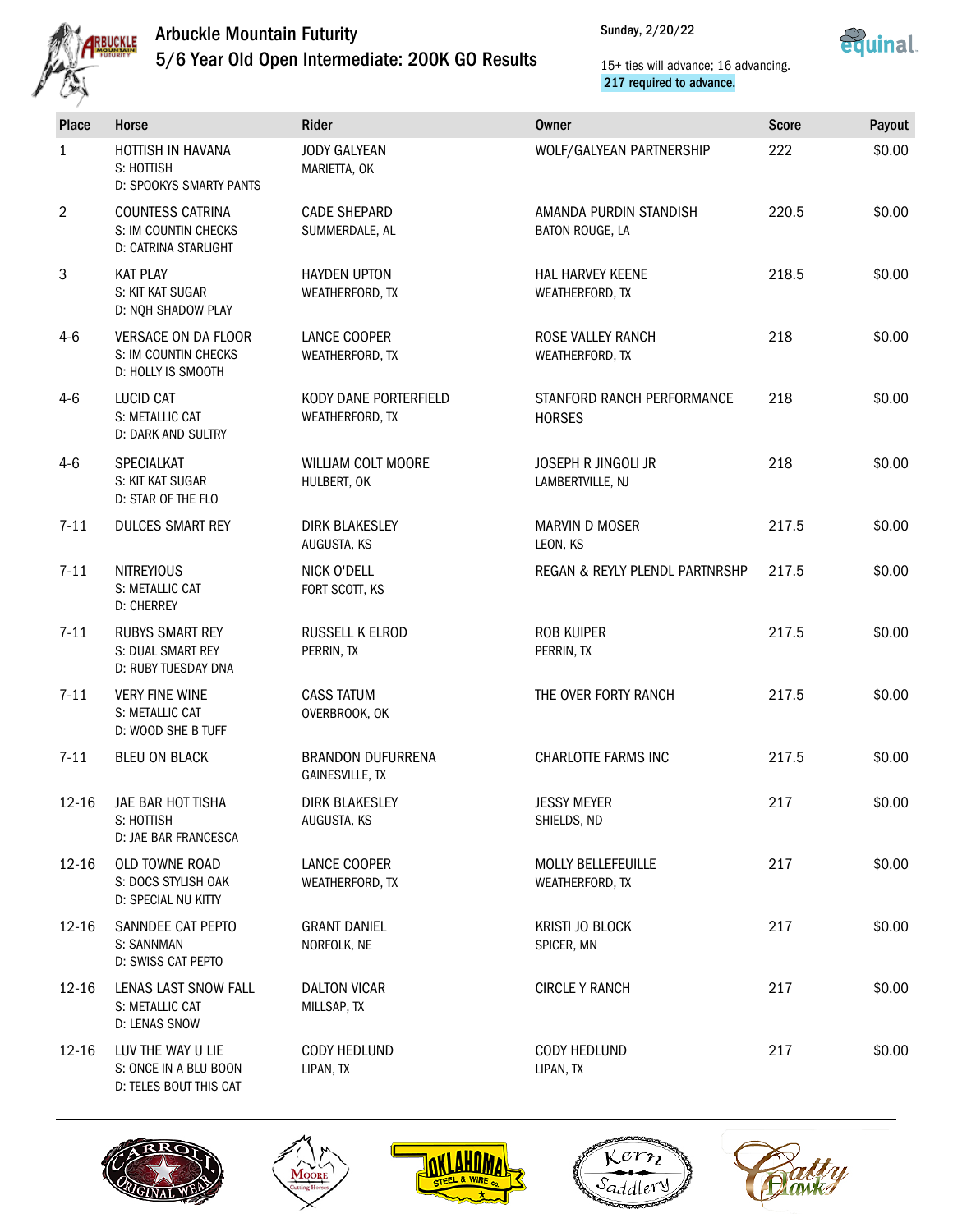

## Arbuckle Mountain Futurity 5/6 Year Old Open Intermediate: 200K GO Results



15+ ties will advance; 16 advancing. 217 required to advance.

| Place                     | Horse                                                                | Rider                                            | Owner                                       | <b>Score</b> | Payout |  |
|---------------------------|----------------------------------------------------------------------|--------------------------------------------------|---------------------------------------------|--------------|--------|--|
| Requires: 217 to advance. |                                                                      |                                                  |                                             |              |        |  |
| 17-18                     | METALLIC IS MYCHOICE                                                 | STEVE MICHAEL OEHLHOF<br>WEATHERFORD, TX         | <b>CHARLES BURGER</b><br>CHATSWORTH, GA     | 216.5        | \$0.00 |  |
| $17 - 18$                 | KIT KAT PUSH BUTTON<br>S: KIT KAT SUGAR<br>D: PLAYBOYS PUSH BUTTON   | STEVE MICHAEL OEHLHOF<br>WEATHERFORD, TX         | <b>BRENDA ALLEN</b><br>WEATHERFORD, TX      | 216.5        | \$0.00 |  |
| 19-22                     | TAGS TRU BLU<br>S: ONCE IN A BLU BOON<br>D: SHES PLAYIN TAG          | STEVE MICHAEL OEHLHOF<br>WEATHERFORD, TX         | <b>REAGAN LANCASTER</b><br>PLANO, TX        | 216          | \$0.00 |  |
| 19-22                     | A LITTLE SNOW<br>S: METALLIC CAT<br>D: SMARTLITTLESNOWFLAKE          | <b>SHANE CARLON</b><br>WHITT, TX                 | <b>RUTH B COGSWELL</b><br>WEATHERFORD, TX   | 216          | \$0.00 |  |
| 19-22                     | <b>CR TUFF THANG</b><br>S: WOODY BE TUFF<br>D: THE CATATTAC          | <b>JONATHAN ROGERS</b><br>ROCKDALE, TX           | ROBERT M TIEMANN<br>PFLUGERVILLE, TX        | 216          | \$0.00 |  |
| 19-22                     | <b>HASHTAG METALLIC</b><br>S: METALLIC CAT<br>D: SHES PLAYIN TAG     | <b>JAMES BRADLEY MITCHELL</b><br>WILLS POINT, TX | <b>TOM WILLIAMS</b><br>HALEYVILLE, AL       | 216          | \$0.00 |  |
| 23-25                     | <b>NITELINGER</b><br>S: METALLIC CAT<br>D: AWESOME AUTUMN            | KODY DANE PORTERFIELD<br>WEATHERFORD, TX         | STANFORD RANCH PERFORMANCE<br><b>HORSES</b> | 215.5        | \$0.00 |  |
| 23-25                     | WATERMELON SUGARHIGH                                                 | RUSSELL K ELROD<br>PERRIN, TX                    | LAURA SCHROEDER<br>MIDDLETON, ID            | 215.5        | \$0.00 |  |
| 23-25                     | MISS BOONAFIED                                                       | <b>BRANDON DUFURRENA</b><br>GAINESVILLE, TX      | CHARLOTTE FARMS INC                         | 215.5        | \$0.00 |  |
| 26-27                     | <b>FANCY METELES</b><br>S: METELES CAT<br>D: PLAYIN N FANCY          | CODY HEDLUND<br>LIPAN, TX                        | CODY HEDLUND<br>LIPAN, TX                   | 215          | \$0.00 |  |
| 26-27                     | ATHENA CAT A REY<br>S: CAT A REY<br>D: ATHENA NUFF                   | <b>JAMES BRADLEY MITCHELL</b><br>WILLS POINT, TX | <b>DENNIS LEVERING</b><br>COTTONTOWN, TN    | 215          | \$0.00 |  |
| 28-29                     | <b>SPEAK EASIE</b><br>S: SMOOTH TALKIN STYLE<br>D: SDP MISS CABA REY | CASS TATUM<br>OVERBROOK, OK                      | BARKER RANCH CH LLC<br>MADILL, OK           | 214.5        | \$0.00 |  |
| 28-29                     | SHEZ COOLISH<br>S: HOTTISH<br>D: DONAS COOL CAT                      | <b>JUSTIN NAMKEN</b><br>LAKE NORDEN, SD          | DAVID CARL HANSON<br>DULUTH, MN             | 214.5        | \$0.00 |  |
| 30-31                     | FIFTY SHADZ OF REY                                                   | THOMAS BRAY<br>FULSHEAR, TX                      | <b>JULIE MCBURNEY</b><br>BURBANK, CA        | 214          | \$0.00 |  |
| 30-31                     | REYS A LITTLE HELL<br>S: HELLCATT<br>D: SAVANNAH BLUE REY            | <b>JACOB PINHEIRO</b><br>TEMPLETON, CA           | <b>TIM PLATE</b><br>WINDSOR, CO             | 214          | \$0.00 |  |
| 32-35                     | REYCKLESS CAT                                                        | <b>TERRY HOLLIS</b><br>MILLSAP, TX               | E T JONES<br>DALLAS, TX                     | 213          | \$0.00 |  |









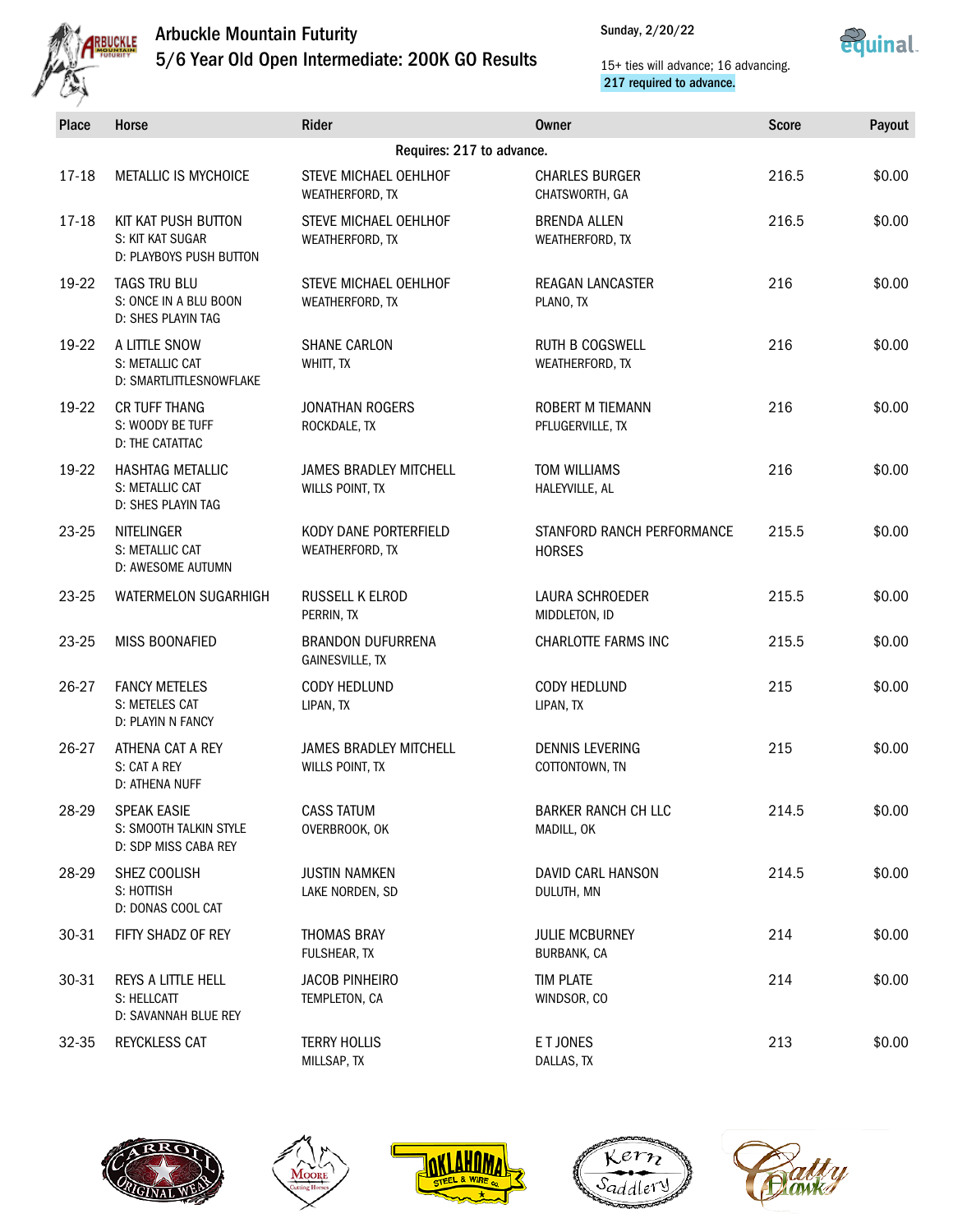

## Arbuckle Mountain Futurity

5/6 Year Old Open Intermediate: 200K GO Results



15+ ties will advance; 16 advancing. 217 required to advance.

| <b>Place</b> | Horse                                                            | Rider                                      | <b>Owner</b>                               | <b>Score</b> | Payout |
|--------------|------------------------------------------------------------------|--------------------------------------------|--------------------------------------------|--------------|--------|
| 32-35        | ROYALLY METALLIC<br>S: METALLIC CAT<br>D: ROYAL RED ROSITA       | <b>TODD BERGEN</b><br>EAGLE POINT, OR      | ROXANNE KOEPSELL<br>AUBREY, TX             | 213          | \$0.00 |
| 32-35        | LAKE MAC<br>S: LAKER DOC<br>D: LACY JO ICHI                      | <b>GUY WOODS</b><br>PILOT POINT, TX        | EE RANCHES INC                             | 213          | \$0.00 |
| 32-35        | REYSIN MISS CATALENA<br>S: REYZIN THE CASH<br>D: KRIS KRATZ      | <b>TERYN LEE MUENCH II</b><br>MARIETTA, OK | <b>KIM C GARNER</b><br>WESTCLIFFE, CO      | 213          | \$0.00 |
| 36-38        | LIL SNEAKIN METALLIC                                             | <b>GRANT DANIEL</b><br>NORFOLK, NE         | <b>LARRY DEAN THOMPSON</b><br>BELGRADE, MN | 212          | \$0.00 |
| 36-38        | <b>BLU LANEY BIRD</b><br>S: ONCE IN A BLU BOON<br>D: CATALANEY   | <b>GUY WOODS</b><br>PILOT POINT, TX        | EE RANCHES INC                             | 212          | \$0.00 |
| 36-38        | ONE EXOTIC CAT<br>S: HIGH BROW CAT<br>D: ONE EXOTIC TIME         | <b>CHRIS BATES</b><br>MILLSAP, TX          | <b>GCH LAND &amp; CATTLE CO</b>            | 212          | \$0.00 |
| 39-40        | CR TUFFSOUTAURLEAGUE<br>S: WOODY BE TUFF<br>D: DPS LENAS LUCINDA | PEDRO ROJAS<br>WICHITA FALLS, TX           | REINALDO RODRIGUEZ<br>KEY BISCAYME, FL     | 211          | \$0.00 |
| 39-40        | <b>REYZIN GRACE</b><br>S: REYZIN THE CASH<br>D: CAJUN GRACE      | <b>AUSTIN JOHNSON</b><br>OVERBROOK, OK     | <b>TURNBACK PONY</b>                       | 211          | \$0.00 |
| 41-42        | HONEY IM A TEN                                                   | PEDRO ROJAS<br>WICHITA FALLS, TX           | <b>G &amp; A PERFORMANCE HORSES</b>        | 210          | \$0.00 |
| 41-42        | <b>BOCEPHUS KAT</b>                                              | <b>GABRIEL BELLENFANT</b><br>NOVICE, TX    | <b>GARY BELLENFANT</b><br>NOVICE, TX       | 210          | \$0.00 |
| 43           | WISKEEMAKESMEFRISKEE<br>S: SMOOTH AS A CAT<br>D: JUSTA LIL FRECK | LANCE COOPER<br>WEATHERFORD, TX            | <b>MARK PINE</b><br>WEATHERFORD, TX        | 192          | \$0.00 |
| 44           | LOOKS LIKE FOXIE<br>S: DUAL SMART REY<br>D: FOXIE CAT            | <b>HAYDEN UPTON</b><br>WEATHERFORD, TX     | MARCOS A CHOCRON-AROCHA<br>WEATHERFORD, TX | 128          | \$0.00 |
| 45-60        | V EIGHT FULLA CD<br>S: HIGH BROW CD<br>D: FULLA LOOKS            | PEDRO ROJAS<br>WICHITA FALLS, TX           | <b>DAVID TAUREL</b><br>WHITESBORO, TX      | 0            | \$0.00 |
| 45-60        | <b>BACARDEE</b><br>S: HOTTISH<br>D: METALLIC REY                 | ROWDY LARSON<br>OVERBROOK, OK              | <b>KELLY KRUEGER</b><br>WHITESBORO, TX     | 0            | \$0.00 |
| 45-60        | AUGUSTUS MCCRAY MC<br>S: METALLIC CAT<br>D: MERADA FRECKLES MC   | <b>LINDY THORN</b><br>NOWATA, OK           | <b>B F MCCRAY JR</b><br>MANCHESTER, OK     | 0            | \$0.00 |
| 45-60        | YOU GOT THIS BABY<br>S: JAZARELL CAT<br>D: YOU N ME BABY         | <b>CASS TATUM</b><br>OVERBROOK, OK         | THE OVER FORTY RANCH                       | 0            | \$0.00 |